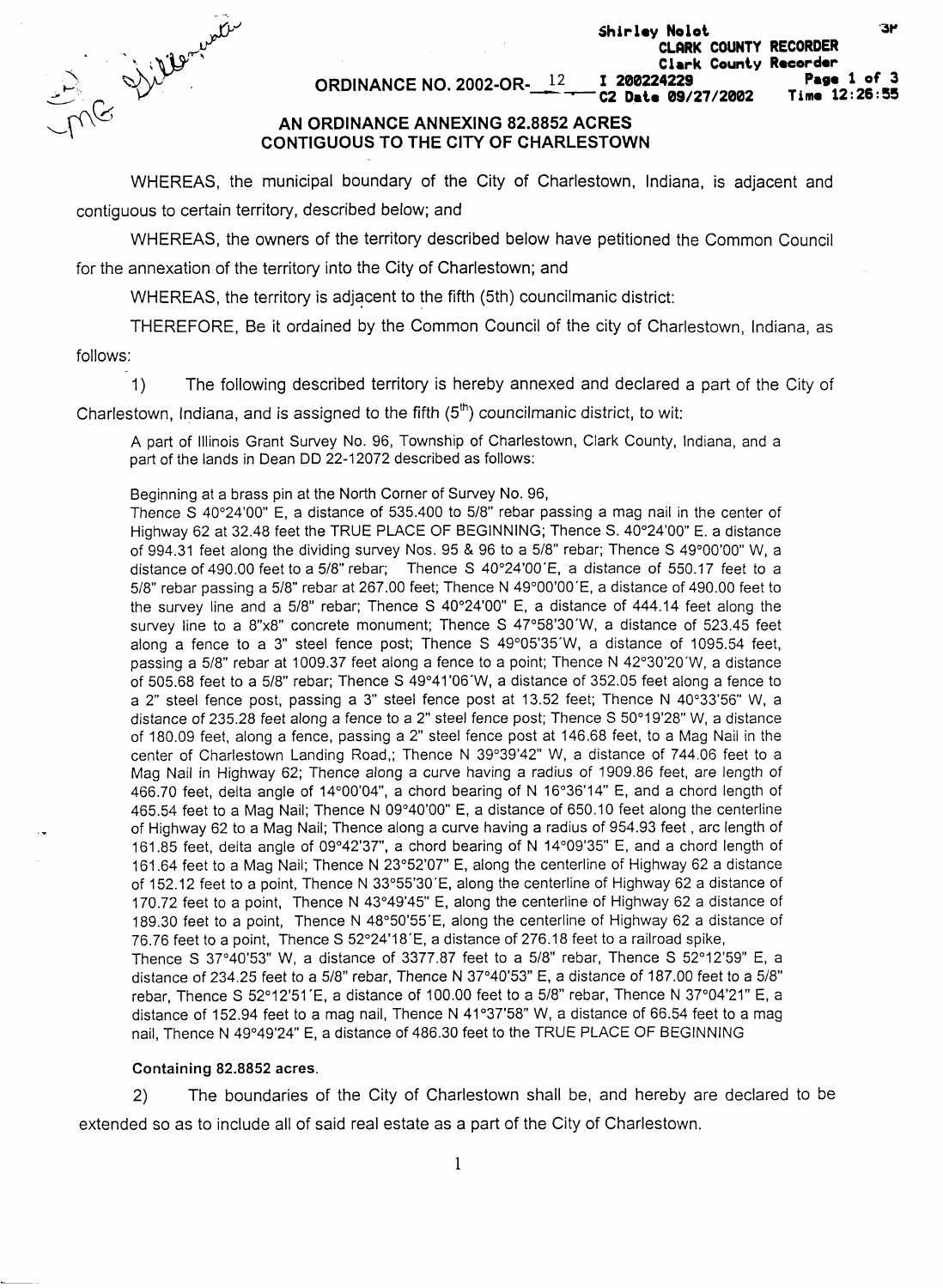This ordinance shall be in full force and effect takes effect at least thirty (30) days after 3) its publication and upon the filing required by **I.C. 34-4-3-22(a).** 

ALL OF WHICH **IS** ORDAINED by the common council of the City of Charlestown on the **5th**  day of August 2002.

**AYES** 

:kson nthony

Ward Tackett Ward Tackett

*L*  **ierce**  Jerry 6

**Bruce Bottorff** 

**NAYS** 

Michael Anthony Jackson

Terry Pierce

Ed Bolly

Bruce Bottorff

PRESENTED TO ME *AND* APPROVED THIS **5th** DAY OF AUGUST 2002, BY:

George R. Hall, Mayor

ATTEST:

ATTEST:<br>Date 8/5/02 Donna Comer *Coore* 

**SU** 

DULY **ENTERED FOR TAXATION SEP** *27* **2002 AUDITOR CLARK COUNTY**   $F$ <sup>III</sup><br>SEP 27 2002 SEP **27 2002 Clerk Circuit** circuit court